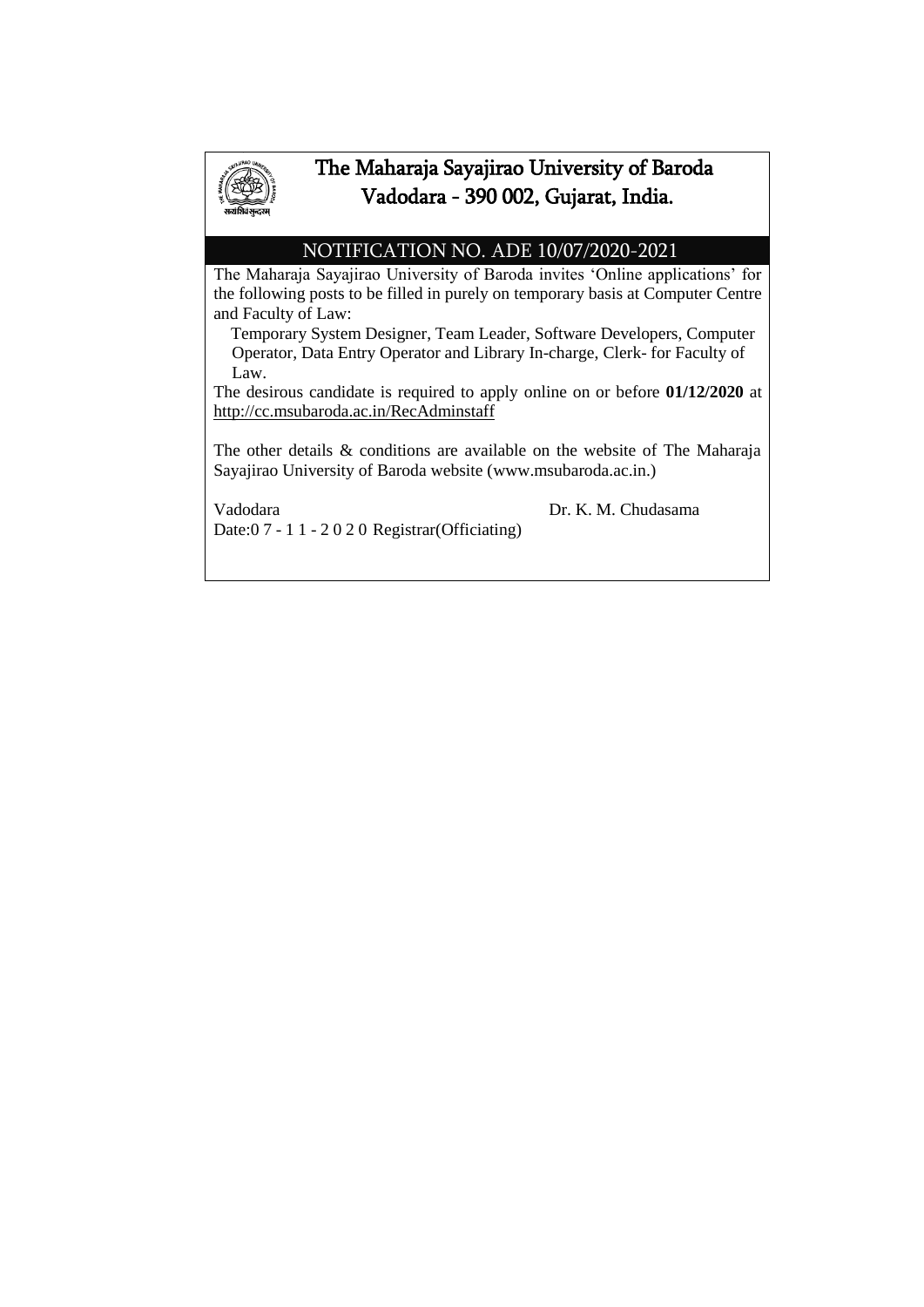

# **The Maharaja Sayajirao University of Baroda**

(Accredited Grade 'A' by NAAC) Maharaja Fatehsinghrao Gaekwad Road, Fatehgunj, Vadodara – 390 002

#### **NOTIFICATION NO : ADE/10/7 of 2020-21**

**The Maharaja Sayajirao University of Baroda Invites 'Online Applications' forvarious hiring services**  purely on temporary and fixed tenure basis.

### **For Computer Centre**

|                | <b>Name of Post</b>                                                                             | <b>Temporary System Designer</b>                                                                                                                                                                                                                                                |  |  |  |
|----------------|-------------------------------------------------------------------------------------------------|---------------------------------------------------------------------------------------------------------------------------------------------------------------------------------------------------------------------------------------------------------------------------------|--|--|--|
| 1              |                                                                                                 | $(11 \text{ month})$                                                                                                                                                                                                                                                            |  |  |  |
| A              | Number of Post                                                                                  | 01 [One]                                                                                                                                                                                                                                                                        |  |  |  |
| B              | <b>Educational and</b><br>other<br>Qualifications<br>and Experience<br>required for<br>Recruits | BE (Computer Engineering) / BE (Information Technology) / MCA<br>with 7 Years of Experience of software Development.                                                                                                                                                            |  |  |  |
| $\mathsf{C}$   | Function                                                                                        | Development & Design of MSUIS and University portal. Needs to<br>work of programming model and programming software.<br>Coordination with the team members.<br>To follow and execute the instruction given by Hon. Vice<br>Chancellor, Registrar and Director- Computer Centre. |  |  |  |
| D              | Remuneration                                                                                    | Rs.50,000/- per month net                                                                                                                                                                                                                                                       |  |  |  |
| $\overline{2}$ | <b>Name of Post</b>                                                                             | <b>Temporary Team Leader</b><br>$(11 \text{ month})$                                                                                                                                                                                                                            |  |  |  |
| A              | Number of Post                                                                                  | 01 [One]                                                                                                                                                                                                                                                                        |  |  |  |
| B              | <b>Educational and</b><br>other<br>Qualifications<br>and Experience<br>required for<br>Recruits | 1. BE (Computer Engineering) / BE (Information Technology) /<br>MCA with 5 Years of Experience of software Development.                                                                                                                                                         |  |  |  |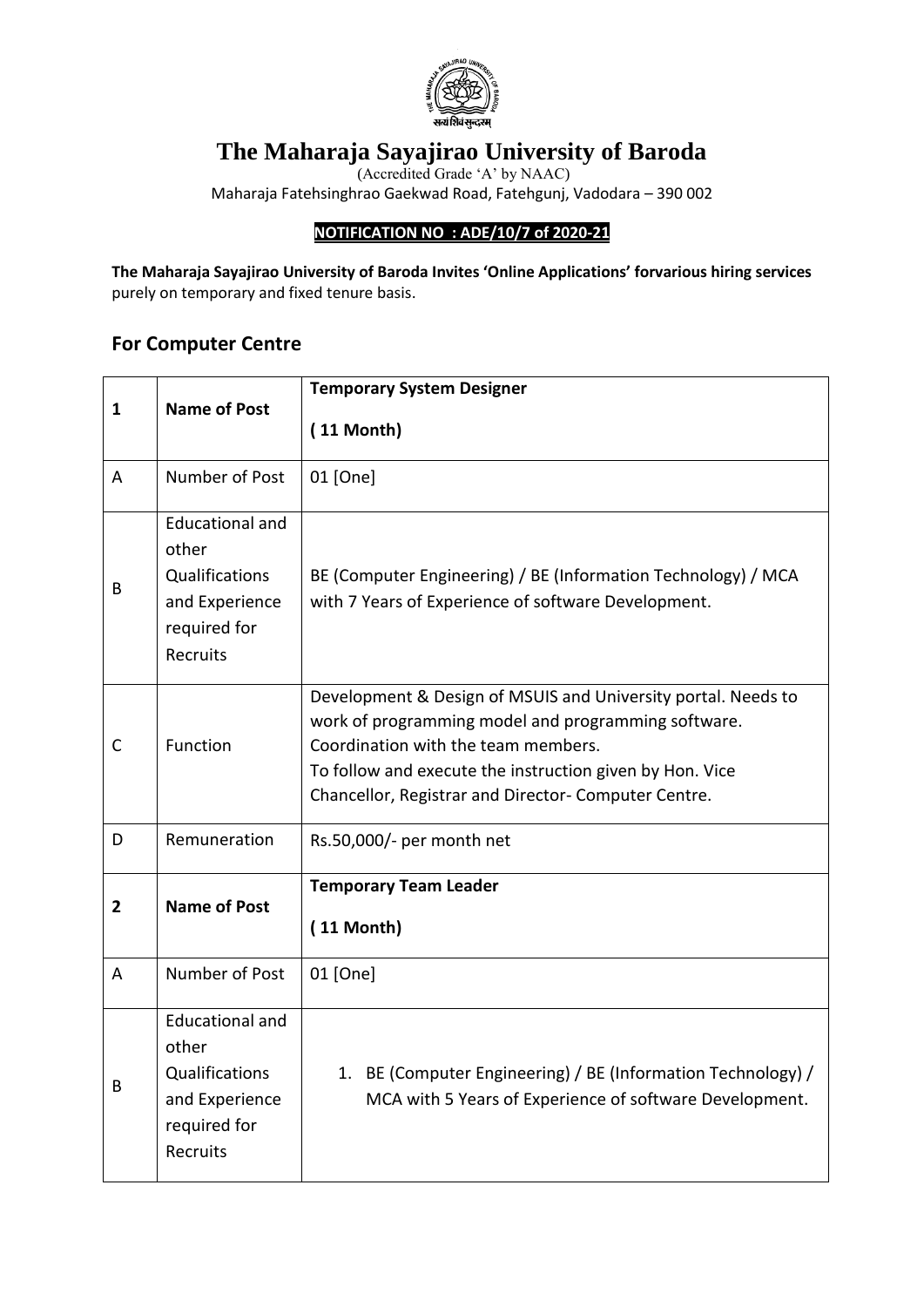|   | Function     | Needs to work on Development of MSUIS programming.<br>$\bullet$<br>Daily work report needs to be submitted to the Authorities.<br>Need to help and coordinate with programmers and S/W<br>$\bullet$<br>developers.<br>• Need to resolve the error's and provide the desired solution<br>in a time frame.<br>• To follow and execute the instruction given by Hon. Vice<br>Chancellor, Registrar and Director-Computer Centre. |
|---|--------------|-------------------------------------------------------------------------------------------------------------------------------------------------------------------------------------------------------------------------------------------------------------------------------------------------------------------------------------------------------------------------------------------------------------------------------|
| D | Remuneration | $Rs.40,000/-$ per month net                                                                                                                                                                                                                                                                                                                                                                                                   |

| 3            | <b>Name of Post</b>                                                                             | <b>Temporary Software Developer</b><br>$(11 \text{ Month})$                                                                                                                                                                                                                                                                                                                                                                          |  |  |
|--------------|-------------------------------------------------------------------------------------------------|--------------------------------------------------------------------------------------------------------------------------------------------------------------------------------------------------------------------------------------------------------------------------------------------------------------------------------------------------------------------------------------------------------------------------------------|--|--|
| Α            | Number of Post                                                                                  | 04 [Four]                                                                                                                                                                                                                                                                                                                                                                                                                            |  |  |
| B            | <b>Educational and</b><br>other<br>Qualifications and<br>Experience<br>required for<br>Recruits | 1. BE (Computer Engineering) / BE (Information<br>Technology) / MCA with 1 years of Experience of<br>Software Development.                                                                                                                                                                                                                                                                                                           |  |  |
| $\mathsf{C}$ | Function                                                                                        | Perform the S/W development task also deal with<br>$\bullet$<br>database design task given by the authorities.<br>Needs to develop the modules in given time frame.<br>Development of Web application / Mobile Application<br>$\bullet$<br>using .Net Technologies / Android / IoS or similar<br>Technologies<br>To follow and execute the instruction given by Hon.<br>Vice Chancellor, Registrar and Director- Computer<br>Centre. |  |  |
| D            | Remuneration                                                                                    | Rs.30,000/- per month net                                                                                                                                                                                                                                                                                                                                                                                                            |  |  |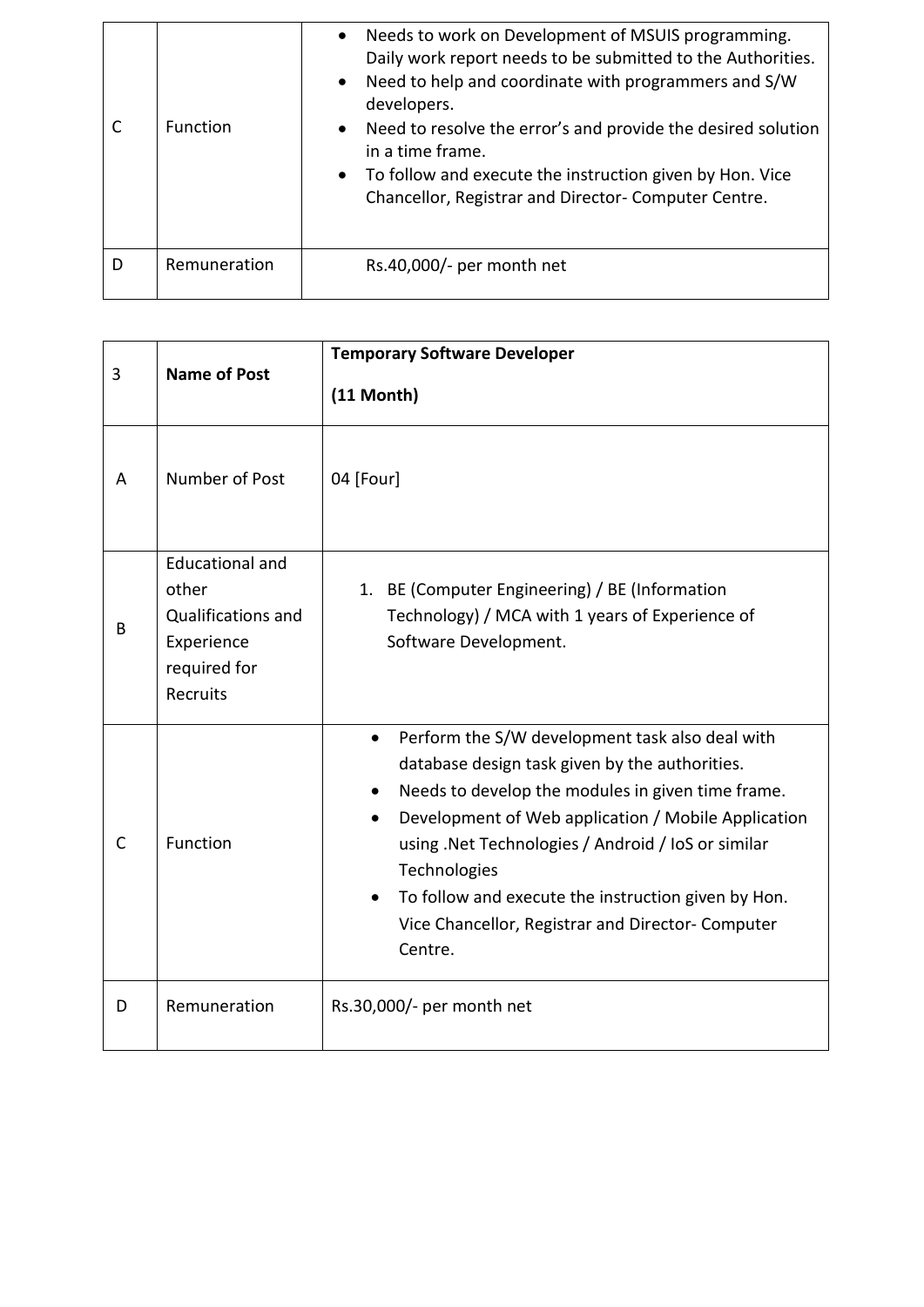| 4  | <b>Name of Post</b>                                                                   | <b>Temporary Computer Operator</b><br>11 Month)                                                                              |  |  |
|----|---------------------------------------------------------------------------------------|------------------------------------------------------------------------------------------------------------------------------|--|--|
| A  | Number of Post                                                                        | 01 [One]                                                                                                                     |  |  |
| 2B | Educational and<br>other Qualifications<br>and Experience<br>required for<br>Recruits | 1. 1 <sup>st</sup> Class in B.C.A./B.Sc.(Computer Science)/PGDCA Diploma<br>Computer/IT Engineering or Higher Qualification. |  |  |
| C  | Remuneration                                                                          | Rs.15,100/- per month net                                                                                                    |  |  |

| 5 | <b>Name of Post</b>                                                                                    | <b>Temporary Data Entry Operator</b>                                                                                                                                                                                                                                                                                                                                                                                                                                                                        |
|---|--------------------------------------------------------------------------------------------------------|-------------------------------------------------------------------------------------------------------------------------------------------------------------------------------------------------------------------------------------------------------------------------------------------------------------------------------------------------------------------------------------------------------------------------------------------------------------------------------------------------------------|
|   |                                                                                                        | (11 Month)                                                                                                                                                                                                                                                                                                                                                                                                                                                                                                  |
| A | Number of Post                                                                                         | 01 [One]                                                                                                                                                                                                                                                                                                                                                                                                                                                                                                    |
| B | <b>Educational and</b><br>other<br><b>Qualifications and</b><br>Experience<br>required for<br>Recruits | Any Graduate with 50% of marks. Basic Knowledge of<br>Computer is expected.                                                                                                                                                                                                                                                                                                                                                                                                                                 |
| C | Function                                                                                               | 1. Due to digitization of various Govt. Schemes (Namo e-<br>Table<br>entry, MATY communications, recruitment fair<br>communication etc.)<br>2. For data entry and formatting of reports of ARMS.<br>3. Data Entry in Audit Management System every year.<br>4. Data Entry for PhD Framework.<br>5. He/she shall also be expected to carry activities as per<br>thedirective of the Director of Computer centre, Registrar<br>andHon. Vice Chancellor, as deemed fit as per requirement<br>fromtime to time. |
| D | Remuneration                                                                                           | Rs.9460/- p.m. net                                                                                                                                                                                                                                                                                                                                                                                                                                                                                          |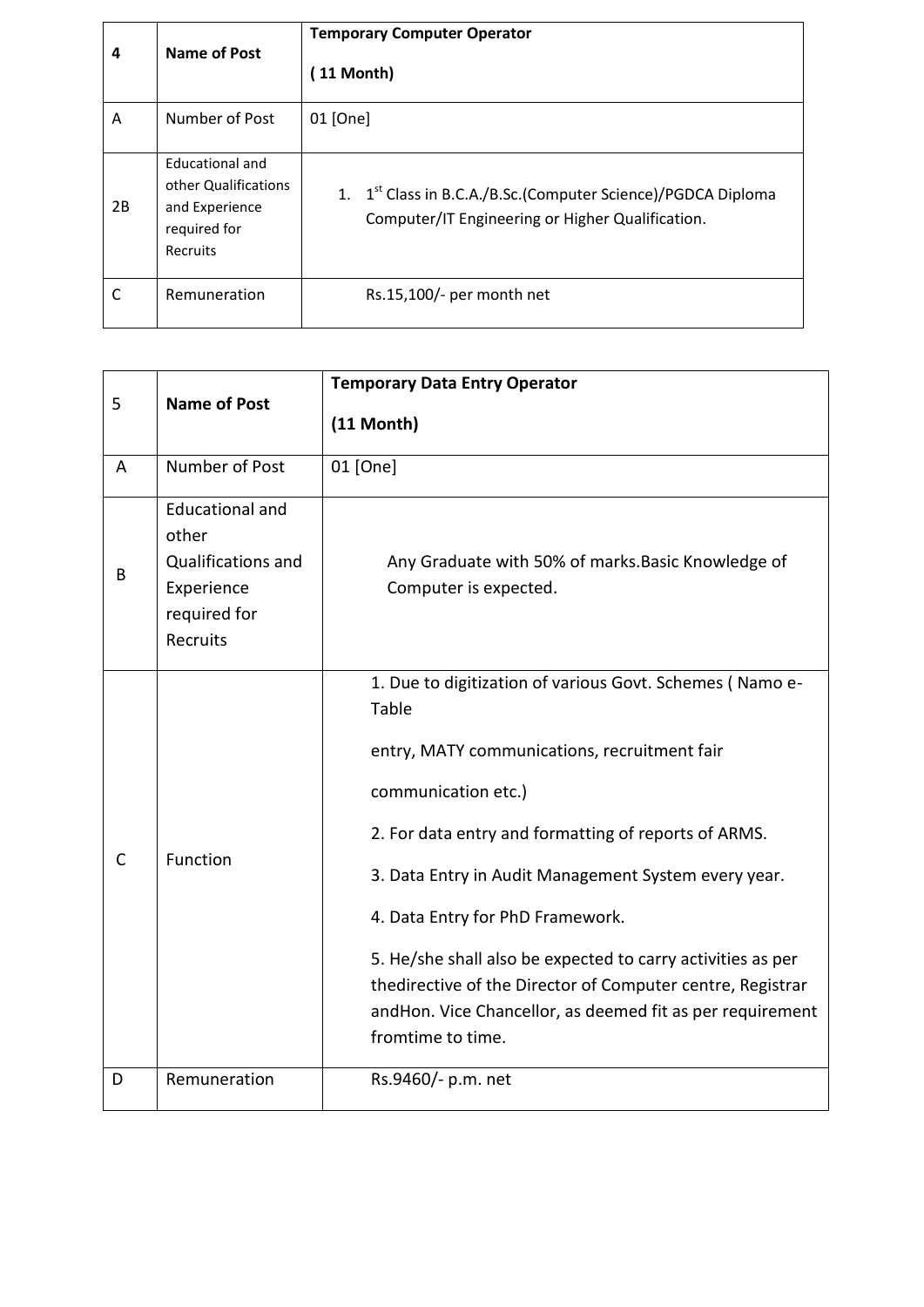|  | For Faculty of Law, BSLS HPP. |  |  |  |  |
|--|-------------------------------|--|--|--|--|
|--|-------------------------------|--|--|--|--|

| 6 | <b>Name of Post</b>                                                                             | <b>Temporary Library In-charge</b><br>$(11 \text{ Month})$                                                                                                                                                                                                                                                               |  |
|---|-------------------------------------------------------------------------------------------------|--------------------------------------------------------------------------------------------------------------------------------------------------------------------------------------------------------------------------------------------------------------------------------------------------------------------------|--|
| A | Number of Post                                                                                  | 01 [One]                                                                                                                                                                                                                                                                                                                 |  |
| B | Educational and<br>other<br><b>Qualifications and</b><br>Experience<br>required for<br>Recruits | i) Master's Degree in Library and Information Science with<br>experience of working in a Library.<br><b>OR</b><br>Bachelor's Degree in Library and Information Science with 3 years'<br>experience of working in a Library.<br>ii) Knowledge of Computer operations preferable                                           |  |
| C | Function                                                                                        | 1. To Coordinate work of Faculty Library and keep stock of<br>Library Books/Journals<br>2. He/she shall also be expected to carry activities as per<br>thedirective of the Director of BSLS/Dean, Faculty of Law<br>and other officials of the Faculty/University, as deemed fit<br>as per requirement fromtime to time. |  |
| D | Remuneration                                                                                    | Rs.15000/- p.m. net                                                                                                                                                                                                                                                                                                      |  |

| 7 | <b>Name of Post</b>                                                                                    | <b>Temporary Library Clerk</b><br>$(11 \text{ Month})$                                                                                                                                                                                                                                                               |  |
|---|--------------------------------------------------------------------------------------------------------|----------------------------------------------------------------------------------------------------------------------------------------------------------------------------------------------------------------------------------------------------------------------------------------------------------------------|--|
| A | Number of Post                                                                                         | 01 [One]                                                                                                                                                                                                                                                                                                             |  |
| B | Educational and<br>other<br><b>Qualifications and</b><br>Experience<br>required for<br><b>Recruits</b> | i) Bachelor's Degree in Library and Information Science with<br>experience of working in a Library.<br>0 <sub>R</sub><br>Bachelor's Degree in Library and Information Science with 3 years'<br>experience of working in a Library.<br>ii) Knowledge of Computer operations preferable                                |  |
| C | Function                                                                                               | 1. To Assist work of Faculty Library and keep stock of<br>Library Books/Journals<br>2. He/she shall also be expected to carry activities as per<br>thedirective of the Director of BSLS/Dean, Faculty of Law<br>and other officials of the Faculty/University, as deemed fit<br>as per requirement fromtime to time. |  |
| D | Remuneration                                                                                           | Rs.9460/- p.m. net                                                                                                                                                                                                                                                                                                   |  |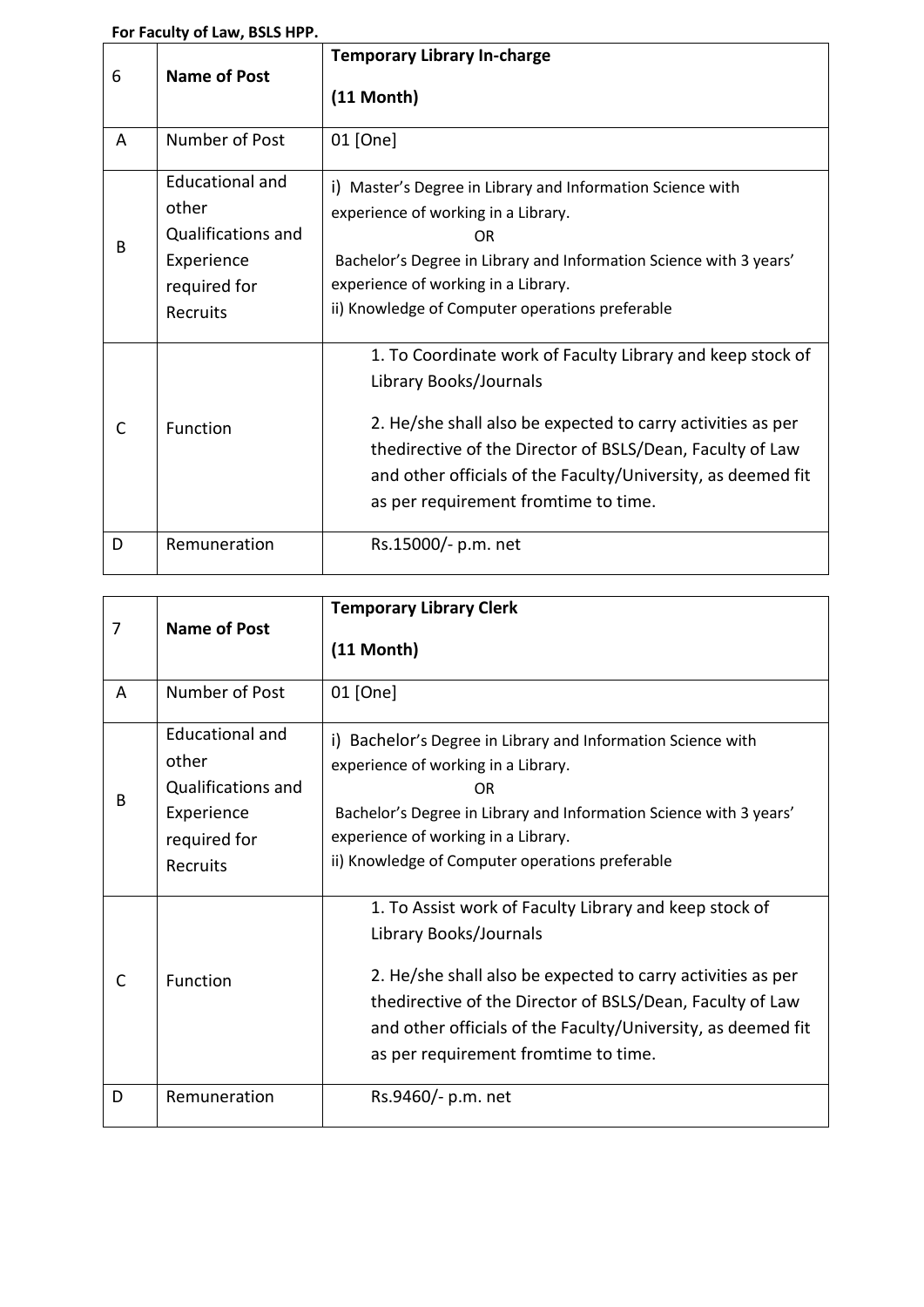#### **Important Points:**

(i) The candidate shall be required to submit his/her candidature online latest **by 01/12/2020**on or before 5:30 P.M. o[nhttp://cc.msubaroda.ac.in/RecAdminstaff](http://cc.msubaroda.ac.in/RecAdminstaff)

The hard copy of the system generated form, along with required enclosures and other relevant supporting documents need to be submitted by the applicant to the Registrar (Offg.) only at the time of Test/Personal interaction, if the candidate is called for the personal interaction.

- (ii) Candidate should possess the required Essential educational qualifications as well as relevant and specific experience as per Point (ii) hereinabove on the last date of submission of Online Application.
- (iii) It shall be the responsibility of the candidate to assess his/her own eligibility in accordance with the prescribed Educational qualifications, relevant and specific experience, etc. as per Point (ii) hereinabove, and submit his/her candidature duly filled-in, along with the desired information and Documents and Certificates as per this Notification.
- (iv) Suppression of factual information, supply of fake documents, providing false or misleading information or canvassing in any manner on the part of the candidates shall lead to his/her disqualification.
- (v) The candidate shall bring all original certificates relating to his/her age, Educational qualifications, Past experience, etc. at the time of personal interaction.
- (vi) In case the candidate fails to submit the original documents for verification of the certified photocopies of the enclosures to his/her application, he/she may not be allowed to appear for personal interaction and his/her candidature may be treated as cancelled without any further communication in this regard.
- (vii) Following online application form feethat is required to be paid using Credit/Debit Card, or Online Banking only. This amount shall not be accepted in Cash, through Money-order or Postal-order or through any other financial instrument except Credit/Debit cards. The aforesaid application fee is non-refundable and no enquiries shall be entertained in this regard.

| Sr.No. | Post                          | Application Fees   Application  | Fees     |
|--------|-------------------------------|---------------------------------|----------|
|        |                               | for all, except for $\vert$ for | SC/ST    |
|        |                               | SC/ST candidates   Candidates   |          |
|        | Designer,<br>System           | Team   Rs.1000/-                | Rs.250/- |
|        | Leader, Software Developer,   |                                 |          |
|        | Library In-charge             |                                 |          |
|        | Computer Operator, Data       | Rs.400/-                        | Rs.100/- |
|        | Entry Operator, Library Clerk |                                 |          |

- (viii) The University reserves the right to withdraw an advertisement, either partly or wholly, at any time without assigning any reason or postpone or to fill in the less number of Posts at its discretion depending upon the requirement of the University.
- (ix) The decision of the competent authority shall be final.